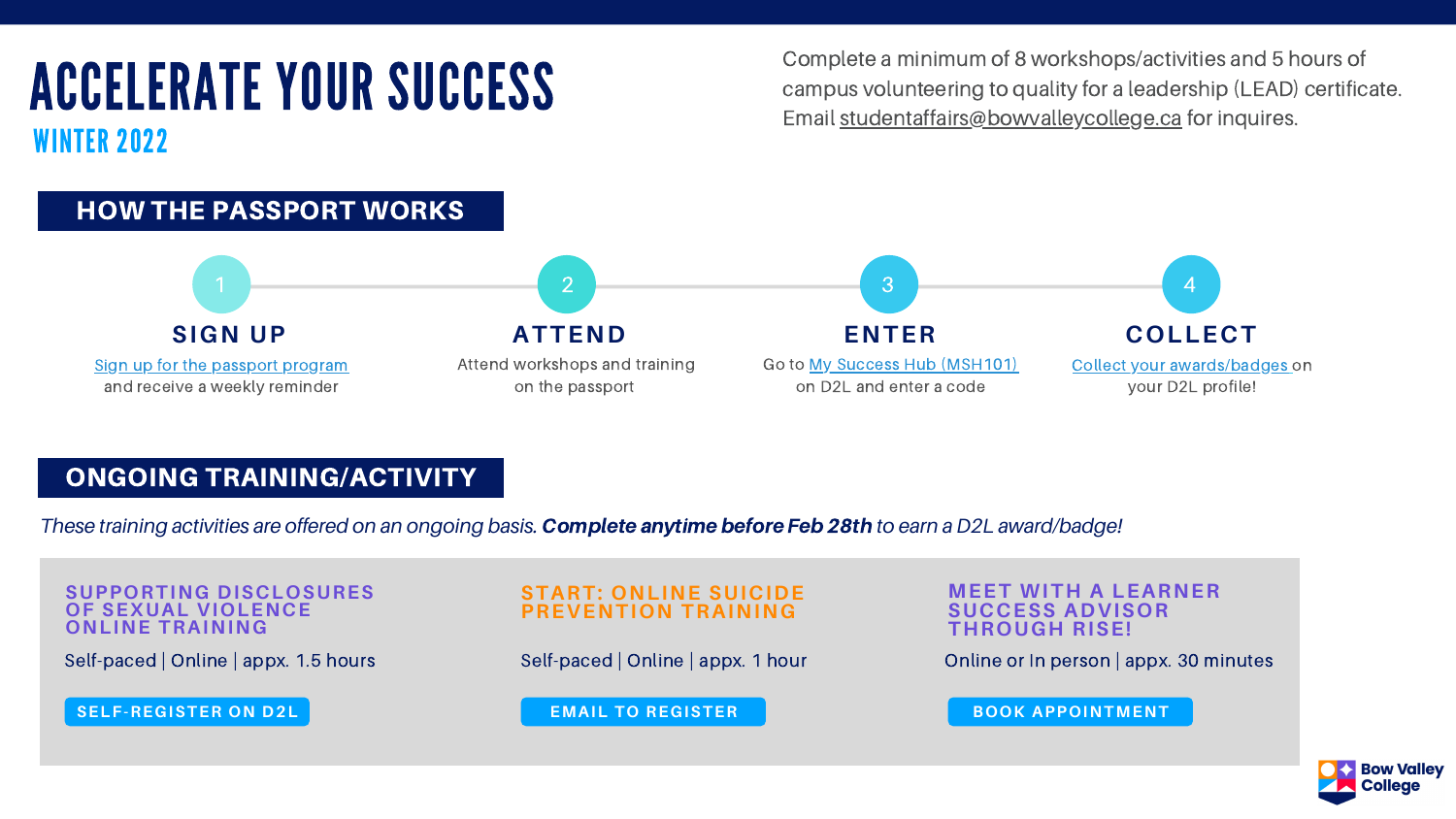# ACCELERATE YOUR SUCCESS WINTER 2022

## ACADEMIC WELLNESS

Complete a minimum of 8 workshops/activities and 5 hours of campus volunteering to quality for a leadership (LEAD) certificate. Email [studentaffairs@bowvalleycollege.ca](mailto:studentaffairs@bowvalleycollege.ca) for inquires.

*Visit the*RGO Library [andLearning](https://bowvalleycollege.libguides.com/c.php?g=719882) Commons website *to check the scheduled dates/times.*

Jan-Feb | various times Online | MS Teams | **Join [here](https://can01.safelinks.protection.outlook.com/ap/t-59584e83/?url=https%3A%2F%2Fteams.microsoft.com%2Fl%2Fmeetup-join%2F19%253ameeting_MGU3NTU4MmUtZDEwYi00MWM2LTk1MzgtNWM1MjlmYTczZDgy%2540thread.v2%2F0%3Fcontext%3D%257b%2522Tid%2522%253a%25228f11c6f4-648e-4c0c-bb99-96e8408a8e2a%2522%252c%2522Oid%2522%253a%252258b561b6-e722-4e31-baae-c772c6edad2b%2522%257d&data=04%7C01%7Chlee%40bowvalleycollege.ca%7Cfa789879f44042a5531e08d9c1a96193%7C8f11c6f4648e4c0cbb9996e8408a8e2a%7C0%7C0%7C637753755490646900%7CUnknown%7CTWFpbGZsb3d8eyJWIjoiMC4wLjAwMDAiLCJQIjoiV2luMzIiLCJBTiI6Ik1haWwiLCJXVCI6Mn0%3D%7C3000&sdata=9aL9f4mrAUPDN06CvxFF25yyMal8yvW%2B02ilTQpv4qU%3D&reserved=0)**

## **ACADEMIC INTEGRITY & PLAGIARISM**

Jan-Feb | various times Online | MS Teams | **Join [here](https://can01.safelinks.protection.outlook.com/ap/t-59584e83/?url=https%3A%2F%2Fteams.microsoft.com%2Fl%2Fmeetup-join%2F19%253ameeting_MGU3NTU4MmUtZDEwYi00MWM2LTk1MzgtNWM1MjlmYTczZDgy%2540thread.v2%2F0%3Fcontext%3D%257b%2522Tid%2522%253a%25228f11c6f4-648e-4c0c-bb99-96e8408a8e2a%2522%252c%2522Oid%2522%253a%252258b561b6-e722-4e31-baae-c772c6edad2b%2522%257d&data=04%7C01%7Chlee%40bowvalleycollege.ca%7Cfa789879f44042a5531e08d9c1a96193%7C8f11c6f4648e4c0cbb9996e8408a8e2a%7C0%7C0%7C637753755490646900%7CUnknown%7CTWFpbGZsb3d8eyJWIjoiMC4wLjAwMDAiLCJQIjoiV2luMzIiLCJBTiI6Ik1haWwiLCJXVCI6Mn0%3D%7C3000&sdata=9aL9f4mrAUPDN06CvxFF25yyMal8yvW%2B02ilTQpv4qU%3D&reserved=0)**

## **INTRODUCTION TO APA STYLE, 7TH EDITION**

 $31,$  Feb 2, 4 | various times Hybrid | **MS [Teams](https://teams.microsoft.com/l/meetup-join/19%3ameeting_NzQ5Y2M5NDItNzcyMi00Zjc3LTgwMWYtNTUwNDJmNWMxZDcx%40thread.v2/0?context=%7b%22Tid%22%3a%228f11c6f4-648e-4c0c-bb99-96e8408a8e2a%22%2c%22Oid%22%3a%22a551dbda-567f-4e14-9550-8d299b782334%22%7d)** | N266 **RESPONDUS LOCKDOWN BROWSER TRAINING**

 $31$ -Feb 4 | various times Hybrid | **MS [Teams](https://teams.microsoft.com/l/meetup-join/19%3ameeting_NzQ5Y2M5NDItNzcyMi00Zjc3LTgwMWYtNTUwNDJmNWMxZDcx%40thread.v2/0?context=%7b%22Tid%22%3a%228f11c6f4-648e-4c0c-bb99-96e8408a8e2a%22%2c%22Oid%22%3a%22a551dbda-567f-4e14-9550-8d299b782334%22%7d)** | N266

| <b>ACADEMIC SUCCESS</b>            | <b>BIT</b>               |
|------------------------------------|--------------------------|
| Jan 18, 19, 20   various times     | Jan:                     |
| Online   MS Teams   Join here      | Hybr                     |
| <b>ACADEMIC WRITING</b>            | <b>RES</b><br><b>BRC</b> |
| Jan 24, 25, 26, 28   various times | Jan 3                    |
| Hybrid   MS Teams   N266           | <b>Hybr</b>              |
| <b>GETTING STARTED WITH</b>        | <b>BUI</b>               |
| <b>YOUR ASSIGNMENT</b>             | <b>AVC</b>               |

Jan 25, 26, 27 | various times Hybrid | **MS [Teams](https://teams.microsoft.com/l/meetup-join/19%3ameeting_NzQ5Y2M5NDItNzcyMi00Zjc3LTgwMWYtNTUwNDJmNWMxZDcx%40thread.v2/0?context=%7b%22Tid%22%3a%228f11c6f4-648e-4c0c-bb99-96e8408a8e2a%22%2c%22Oid%22%3a%22a551dbda-567f-4e14-9550-8d299b782334%22%7d)** | N266

## *Visit the* [Academic](https://bowvalleycollege.ca/student-resources/academic-services/academic-success-centre/workshops) Success Centre's website *to check the workshop dates/times.*

Jan 5, 10, 11, 12 | various times Online | MS Teams | **Join [here](https://teams.microsoft.com/l/meetup-join/19%3ameeting_NzQ5Y2M5NDItNzcyMi00Zjc3LTgwMWYtNTUwNDJmNWMxZDcx%40thread.v2/0?context=%7b%22Tid%22%3a%228f11c6f4-648e-4c0c-bb99-96e8408a8e2a%22%2c%22Oid%22%3a%22a551dbda-567f-4e14-9550-8d299b782334%22%7d) D2L & MS TEAMS ORIENTATION**

Jan 5, 12, 14 | various times Online | MS Teams | **Join [here](https://teams.microsoft.com/l/meetup-join/19%3ameeting_NzQ5Y2M5NDItNzcyMi00Zjc3LTgwMWYtNTUwNDJmNWMxZDcx%40thread.v2/0?context=%7b%22Tid%22%3a%228f11c6f4-648e-4c0c-bb99-96e8408a8e2a%22%2c%22Oid%22%3a%22a551dbda-567f-4e14-9550-8d299b782334%22%7d)**

## **ONLINE LEARNING STRATEGIES**

Jan 4, 11, 13 | various times Online | MS Teams | **Join [here](https://teams.microsoft.com/l/meetup-join/19%3ameeting_NzQ5Y2M5NDItNzcyMi00Zjc3LTgwMWYtNTUwNDJmNWMxZDcx%40thread.v2/0?context=%7b%22Tid%22%3a%228f11c6f4-648e-4c0c-bb99-96e8408a8e2a%22%2c%22Oid%22%3a%22a551dbda-567f-4e14-9550-8d299b782334%22%7d)**

## **LEARNING STRATEGIES**

## **BITE SIZED WRITING**

Feb 15, 16, 17 | various times Hybrid | **MS [Teams](https://teams.microsoft.com/l/meetup-join/19%3ameeting_NzQ5Y2M5NDItNzcyMi00Zjc3LTgwMWYtNTUwNDJmNWMxZDcx%40thread.v2/0?context=%7b%22Tid%22%3a%228f11c6f4-648e-4c0c-bb99-96e8408a8e2a%22%2c%22Oid%22%3a%22a551dbda-567f-4e14-9550-8d299b782334%22%7d)** | N266



## **BUILD MOTIVATION AND AVOID PROCRASTINATION**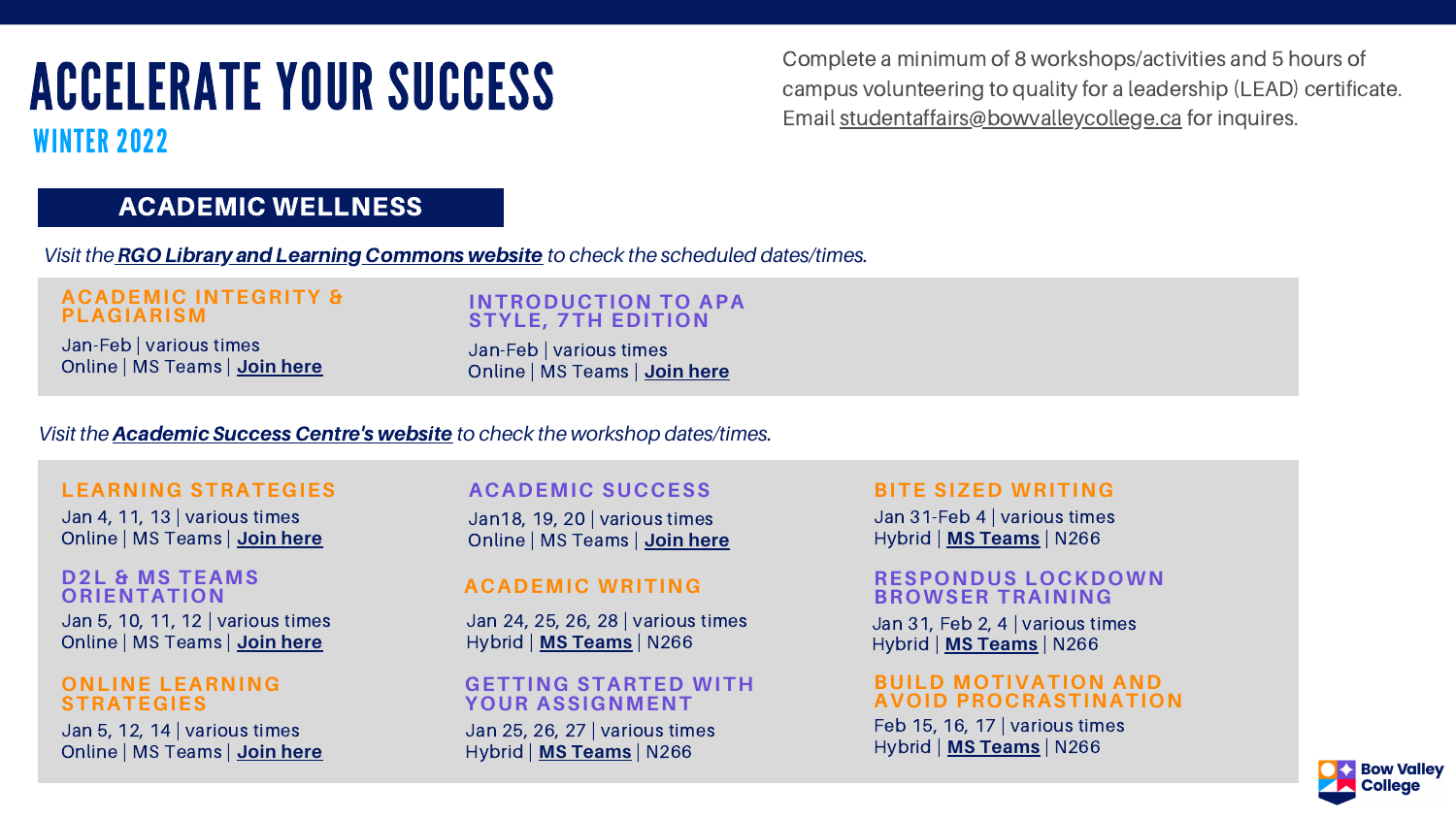WINTER 2022

Complete a minimum of 8 workshops/activities and 5 hours of campus volunteering to quality for a leadership (LEAD) certificate. Email [studentaffairs@bowvalleycollege.ca](mailto:studentaffairs@bowvalleycollege.ca) for inquires.

## LEADERSHIP WELLNESS

## **VOLUNTEER 101**

Jan 20 | 11:15am-12:15pm Online | MS Teams | **[Join here](https://can01.safelinks.protection.outlook.com/ap/t-59584e83/?url=https%3A%2F%2Fteams.microsoft.com%2Fl%2Fmeetup-join%2F19%253ameeting_MTQ5ZDVlNmQtYzdkYi00MTQwLTlhYTMtZTFhNjIxYzkzNGNm%2540thread.v2%2F0%3Fcontext%3D%257b%2522Tid%2522%253a%25228f11c6f4-648e-4c0c-bb99-96e8408a8e2a%2522%252c%2522Oid%2522%253a%25225775462b-583d-4a57-a295-232f73f4afce%2522%257d&data=04%7C01%7Chlee%40bowvalleycollege.ca%7Cba76d0e9e4b548b6962808d9ba5bdd9b%7C8f11c6f4648e4c0cbb9996e8408a8e2a%7C0%7C0%7C637745725981743946%7CUnknown%7CTWFpbGZsb3d8eyJWIjoiMC4wLjAwMDAiLCJQIjoiV2luMzIiLCJBTiI6Ik1haWwiLCJXVCI6Mn0%3D%7C3000&sdata=uJJE0NhcHaCQUfSZes%2BIvotDcuAsuZXDZsmxriFb51Y%3D&reserved=0)**

## **TOP 5 STRENGTHS SERIES (STUDENT ATTEND ALL 4 SESSIONS)**

Feb 9 | 11:15am-12:15pm Online | MS Teams | **[Join here](https://can01.safelinks.protection.outlook.com/ap/t-59584e83/?url=https%3A%2F%2Fteams.microsoft.com%2Fl%2Fmeetup-join%2F19%253ameeting_Yjg2MTg2MmMtYjUxYS00ODI5LTg1NTAtZTAwN2FmMjM2MTE1%2540thread.v2%2F0%3Fcontext%3D%257b%2522Tid%2522%253a%25228f11c6f4-648e-4c0c-bb99-96e8408a8e2a%2522%252c%2522Oid%2522%253a%252255c0b2ee-851e-4764-900c-9427a0bf41da%2522%257d&data=04%7C01%7Chlee%40bowvalleycollege.ca%7C738c7bcb4c2743845ddd08d9adf5cd19%7C8f11c6f4648e4c0cbb9996e8408a8e2a%7C0%7C0%7C637732093486674343%7CUnknown%7CTWFpbGZsb3d8eyJWIjoiMC4wLjAwMDAiLCJQIjoiV2luMzIiLCJBTiI6Ik1haWwiLCJXVCI6Mn0%3D%7C3000&sdata=G7yPcFH%2FLXJ6A8h%2BWOIkF1utGnhZ%2Ffgib97rc%2FqQ3Gw%3D&reserved=0)**



Feb 1 | 11:15am-12:15pm Online | MS Teams | **[Join here](https://can01.safelinks.protection.outlook.com/ap/t-59584e83/?url=https%3A%2F%2Fteams.microsoft.com%2Fl%2Fmeetup-join%2F19%253ameeting_Y2NhNzkyNGMtNjVlZi00MzM3LThlNTYtZmM1ODg4MmU4ZTYy%2540thread.v2%2F0%3Fcontext%3D%257b%2522Tid%2522%253a%25228f11c6f4-648e-4c0c-bb99-96e8408a8e2a%2522%252c%2522Oid%2522%253a%25223b3efcb3-48e8-42cb-81ff-8a0b9befe8a0%2522%257d&data=04%7C01%7Chlee%40bowvalleycollege.ca%7Ca778edf70c3345f4b76008d9b9d53ca4%7C8f11c6f4648e4c0cbb9996e8408a8e2a%7C0%7C0%7C637745147756260334%7CUnknown%7CTWFpbGZsb3d8eyJWIjoiMC4wLjAwMDAiLCJQIjoiV2luMzIiLCJBTiI6Ik1haWwiLCJXVCI6Mn0%3D%7C3000&sdata=QGvOD93lAPEzKaigsqGyDSNd4mLwk7JC4G0p30DFCsU%3D&reserved=0)**

## **INTRODUCTION TO E M O T I O N A L I N T E L L I G E N C E**

## **S U C C E S S G O A L S E T T I N G**

Feb 10 | 12:45pm-1:45pm Online | MS Teams | **[Join here](https://teams.microsoft.com/l/meetup-join/19%3ameeting_OWYxMzBhN2QtYTRjNy00ZWJiLTg2YWQtM2FmZmM0NGRmMzdh%40thread.v2/0?context=%7b%22Tid%22%3a%228f11c6f4-648e-4c0c-bb99-96e8408a8e2a%22%2c%22Oid%22%3a%22689ea581-b332-4f86-9a11-4e78dd606f28%22%7d)**

## **VISION BOARDS**

Feb 8 | 12:45pm-1:45pm Online | MS Teams | **[Join here](https://teams.microsoft.com/l/meetup-join/19%3ameeting_NTdiYTNhMzMtYmQ1Yy00NGQwLTgxOTAtNTZmMzM1NDk0YzI4%40thread.v2/0?context=%7b%22Tid%22%3a%228f11c6f4-648e-4c0c-bb99-96e8408a8e2a%22%2c%22Oid%22%3a%22689ea581-b332-4f86-9a11-4e78dd606f28%22%7d)**

## **FRIENDSHIP CIRCLE**

Jan 27-Feb17 | 11:00am-12:30pm Online | MS Teams | **[Join here](https://can01.safelinks.protection.outlook.com/ap/t-59584e83/?url=https%3A%2F%2Fteams.microsoft.com%2Fl%2Fmeetup-join%2F19%253ameeting_YzY2ZDk3ZjUtYTVkOS00MmZmLWJlMzctODAwMmNmM2MxMjIw%2540thread.v2%2F0%3Fcontext%3D%257b%2522Tid%2522%253a%25228f11c6f4-648e-4c0c-bb99-96e8408a8e2a%2522%252c%2522Oid%2522%253a%25223b3efcb3-48e8-42cb-81ff-8a0b9befe8a0%2522%257d&data=04%7C01%7Chlee%40bowvalleycollege.ca%7C0fb41c5df0314ce2c73808d9b9d61aa2%7C8f11c6f4648e4c0cbb9996e8408a8e2a%7C0%7C0%7C637745151491663306%7CUnknown%7CTWFpbGZsb3d8eyJWIjoiMC4wLjAwMDAiLCJQIjoiV2luMzIiLCJBTiI6Ik1haWwiLCJXVCI6Mn0%3D%7C3000&sdata=d15CmrVZ4vw9AcrZZIdpc%2FxasmKHw%2Bp3xHzWXvWkRmA%3D&reserved=0)**

> *Success is the sum of small efforts repeated day in and day out. — ROBERT COLLIER*

## **TRUE COLORS FOR CAREER AND** L **E A D E R S H I P D E V E L O P M E N T**

Feb 7 | 12:45pm-1:45pm Online | MS Teams | **[Join here](https://can01.safelinks.protection.outlook.com/ap/t-59584e83/?url=https%3A%2F%2Fteams.microsoft.com%2Fl%2Fmeetup-join%2F19%253ameeting_YmM3ZTVhMDUtMDllZC00YWE4LWFmNmYtOTY2NjM2NTMxNWY0%2540thread.v2%2F0%3Fcontext%3D%257b%2522Tid%2522%253a%25228f11c6f4-648e-4c0c-bb99-96e8408a8e2a%2522%252c%2522Oid%2522%253a%2522557aedd1-9b0b-41ce-a58b-0e77391383a6%2522%257d&data=04%7C01%7Chlee%40bowvalleycollege.ca%7C52e8f56a09e74612fbce08d9b9c519e9%7C8f11c6f4648e4c0cbb9996e8408a8e2a%7C0%7C0%7C637745078453476044%7CUnknown%7CTWFpbGZsb3d8eyJWIjoiMC4wLjAwMDAiLCJQIjoiV2luMzIiLCJBTiI6Ik1haWwiLCJXVCI6Mn0%3D%7C3000&sdata=aaiIhqJVp0xhj5GN3MYFoAuhoTGSoX2Jy4HsMrvbiGQ%3D&reserved=0)**

## **SHARPEN YOUR PRESENTATION SKILLS & WOW THE AUDIENCE**

Feb 16 | 11:15am-12:15pm In person | S2042 | **[Register here](mailto:aokafor@bowvalleycollege.ca)**



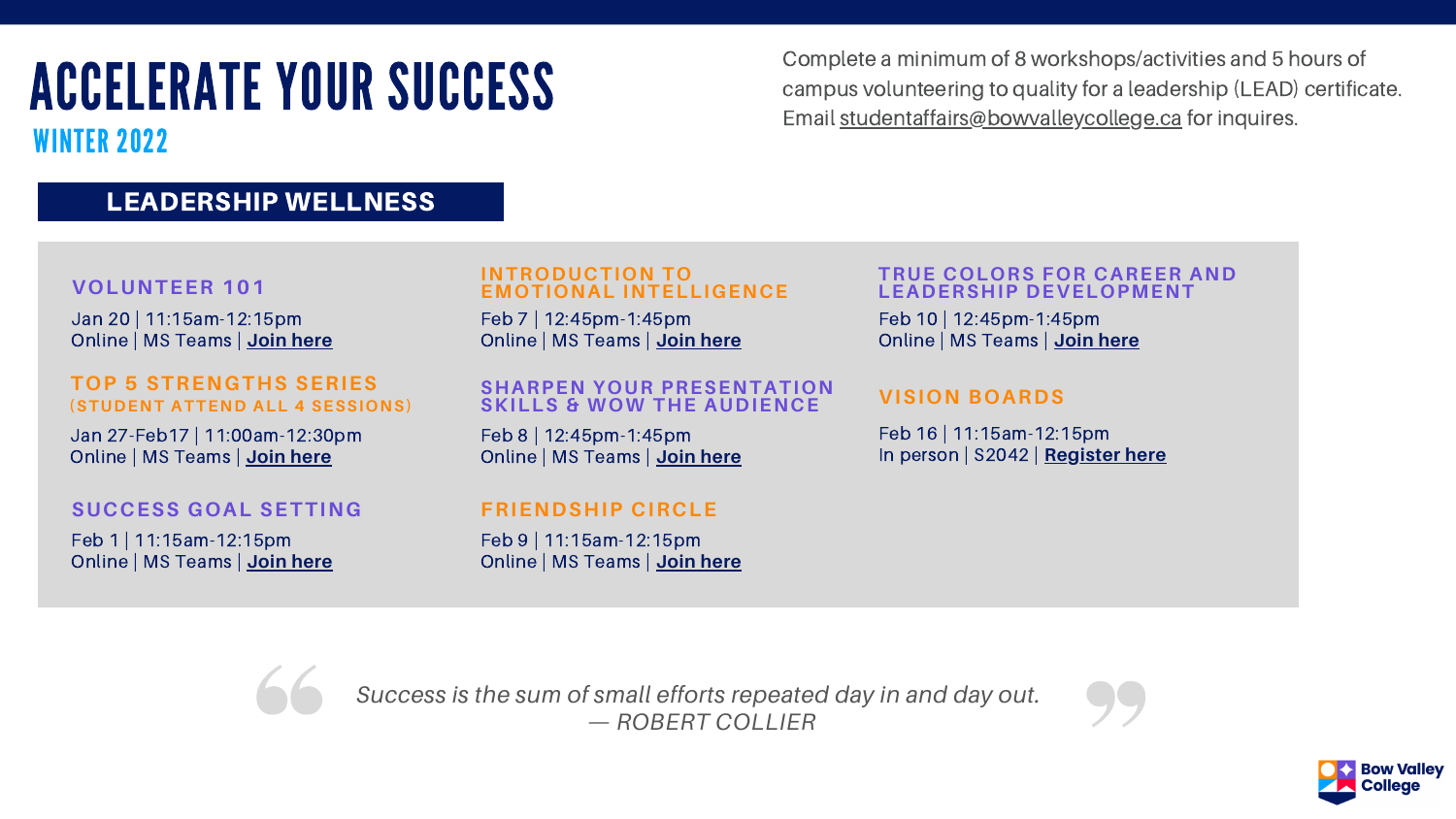WINTER 2022

## FINANCIAL WELLNESS

Complete a minimum of 8 workshops/activities and 5 hours of campus volunteering to quality for a leadership (LEAD) certificate. Email [studentaffairs@bowvalleycollege.ca](mailto:studentaffairs@bowvalleycollege.ca) for inquires.

Jan 19 | 12:30pm-1:30pm Online | MS Teams | **Join [here](https://teams.microsoft.com/l/meetup-join/19%3ameeting_ODZkODNkYWUtOWFkMS00MWQ4LWI2MjMtYmE3YWU5Yjk4NDZm%40thread.v2/0?context=%7b%22Tid%22%3a%228f11c6f4-648e-4c0c-bb99-96e8408a8e2a%22%2c%22Oid%22%3a%223c4788c4-2af4-446c-bb32-31efdb9d504f%22%7d)**

## **FINANCIAL FITNESS**

Jan 13 | 12:00pm-1:00pm Online | MS Teams | **Join [here](https://teams.microsoft.com/l/meetup-join/19%3ameeting_NzhkYzZmNjEtYzE4Ny00NWYyLTlmY2QtNGFjN2Y4YTFlYWVk%40thread.v2/0?context=%7b%22Tid%22%3a%228f11c6f4-648e-4c0c-bb99-96e8408a8e2a%22%2c%22Oid%22%3a%2256b7c3c6-585f-4be0-9d31-b2f0afdc0959%22%7d)**

## **HOW TO APPLY FOR STUDENT AWARDS**

Jan 25-Feb 22 | 12:00pm-1:00pm In Person | N250 in RGO library

Jan 26 | 12:30pm-1:30pm Online | MS Teams | **Join [here](https://teams.microsoft.com/l/meetup-join/19%3ameeting_N2Y0MzExNjMtOTViNS00MDZkLWJjMGYtOTg2NTAwM2JhMDQ0%40thread.v2/0?context=%7b%22Tid%22%3a%228f11c6f4-648e-4c0c-bb99-96e8408a8e2a%22%2c%22Oid%22%3a%223c4788c4-2af4-446c-bb32-31efdb9d504f%22%7d)**

## **GOOD FOOD ON A TIGHT BUDGET**

Feb 2 | 12:30pm-1:30pm Online | MS Teams | **Join [here](https://teams.microsoft.com/l/meetup-join/19%3ameeting_ZGM5NWYzYWItYzMxNi00NTBiLWIzMGUtZWFhMjdiNTljYzE5%40thread.v2/0?context=%7b%22Tid%22%3a%228f11c6f4-648e-4c0c-bb99-96e8408a8e2a%22%2c%22Oid%22%3a%223c4788c4-2af4-446c-bb32-31efdb9d504f%22%7d)**

## **MANAGING YOUR STUDENT LOANS**

Feb 16 | 12:30pm-1:30pm Online | MS Teams | **Join [here](https://teams.microsoft.com/l/meetup-join/19%3ameeting_ZjUyZTI4ODYtMjlmMy00NmM5LWEzZjQtNzFlOTk2YTFkN2Fl%40thread.v2/0?context=%7b%22Tid%22%3a%228f11c6f4-648e-4c0c-bb99-96e8408a8e2a%22%2c%22Oid%22%3a%223c4788c4-2af4-446c-bb32-31efdb9d504f%22%7d)**

## **HOW CREDIT CARDS WORK**

## **MANAGING YOUR DEBT**

Feb 9 | 12:30pm-1:30pm Online | MS Teams | **Join [here](https://teams.microsoft.com/l/meetup-join/19%3ameeting_ZTY5M2JlM2MtM2ZjYi00OGVlLTg0ZmEtN2EzOGM5NTE5NzY0%40thread.v2/0?context=%7b%22Tid%22%3a%228f11c6f4-648e-4c0c-bb99-96e8408a8e2a%22%2c%22Oid%22%3a%223c4788c4-2af4-446c-bb32-31efdb9d504f%22%7d)**

## WELLNESS ACTIVITY

Jan 31-Feb 28 | 11:00am-12:00pm Online | **Email to [register](mailto:asanchez@bowvalleycollege.ca)**

## **WELLNESS BOOST MONDAYS**

## **TRANQUIL TUESDAYS**

Feb 14 | 11:30am-1:30pm In Person | S2009 (ATB Hall)



## **SELF-LOVE EVENT**

Jan 18-Feb 8 | 12:30pm-1:30pm Online | MS Teams | **[Register](https://forms.office.com/r/G1HUSjU7M9) here**

## **MINDFUL MOVEMENT (YOGA)**

Feb 3 | 11:00am-12:00pm Online | MS Teams | **Join [here](https://teams.microsoft.com/l/meetup-join/19%3ameeting_ZDFhYWM1NGEtNTVmMS00YWQ4LTgxYjUtNjhkNDFjODkwOWFj%40thread.v2/0?context=%7b%22Tid%22%3a%228f11c6f4-648e-4c0c-bb99-96e8408a8e2a%22%2c%22Oid%22%3a%22f2142afa-a2fe-4850-bc78-7b818296b81f%22%7d)**

## **BUILDING THE LEADERS CAMPFIRE**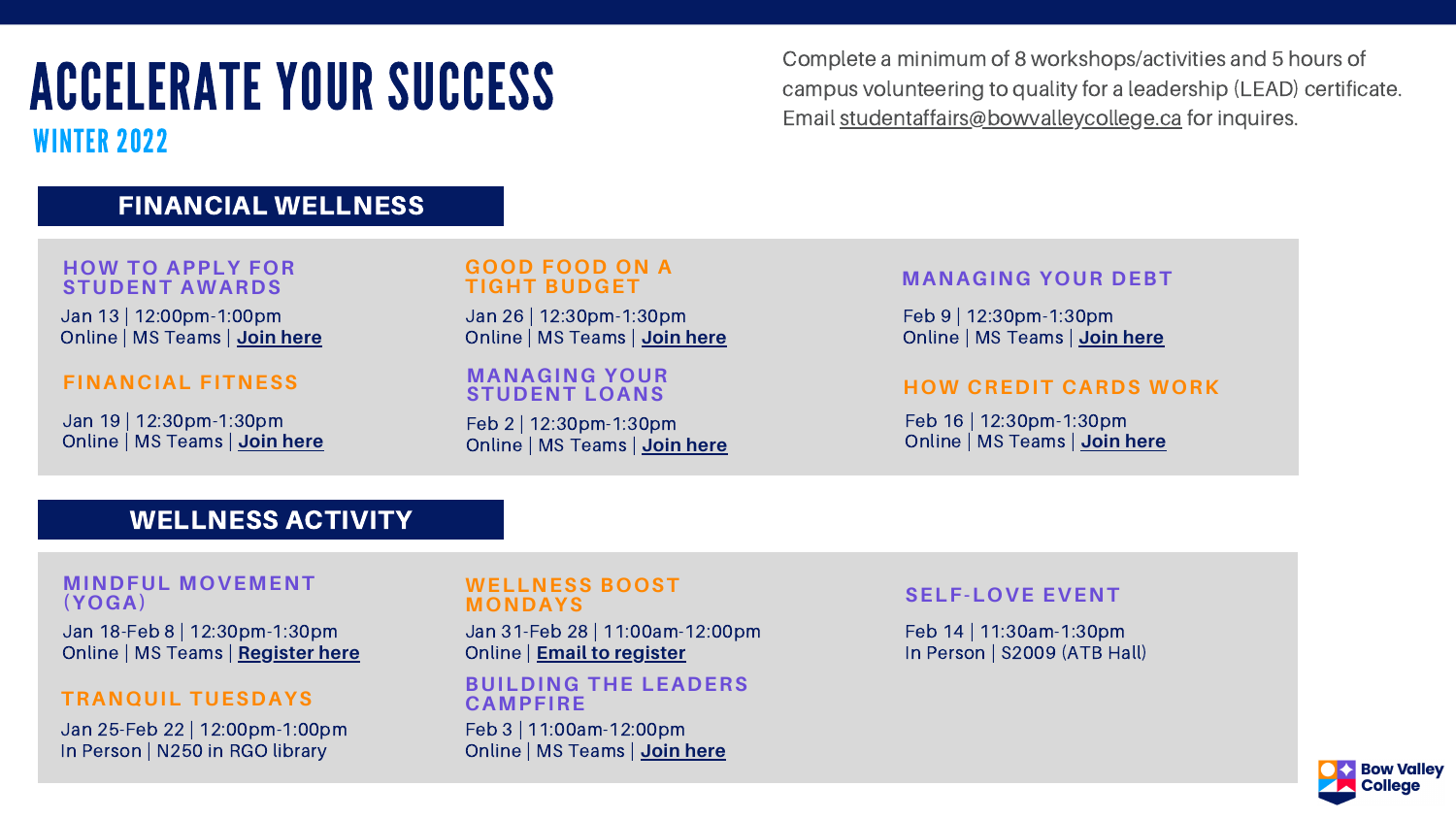WINTER 2022

Complete a minimum of 8 workshops/activities and 5 hours of campus volunteering to quality for a leadership (LEAD) certificate. Email [studentaffairs@bowvalleycollege.ca](mailto:studentaffairs@bowvalleycollege.ca) for inquires.

## EMOTIONAL WELLNESS

Jan 18 | 12:30pm-1:30pm Online | MS Teams | **[Register](https://www.cvent.com/d/t8qpn0) here**

**THE WHAT, WHY AND HOW OF EQUITY, DIVERSITY, AND INCLUSION (EDI)**

> Feb 2 | 11:00am-1:00pm Online | MS Teams | **[Register](https://forms.office.com/r/haj3xdgHFH) here**

## **2SLGBTQ+ WORKSHOP**

Jan 21 | 9:00pm-12:00pm Online | MS Teams | **[Register](https://forms.office.com/r/ctQE46E0dZ) here**

## **SUPPORTING DISCLOSURES OF SEXUAL VIOLENCE WORKSHOP**

**CONSENT AND RELATIONSHIPS**

## **TRANS IDENTITIES WORKSHOP**

Jan 25 | 12:00pm-1:00pm Online | MS Teams | **[Register](https://www.cvent.com/d/38qpn2) here**

## **A JOURNEY TOWARDS RACIAL LITERACY**

Feb 15 | 10:30am-12:00pm Online | MS Teams | **[Register](https://forms.office.com/r/AuzutX6ah3) here**

Feb 17 | 10:30am-12:00pm Online | MS Teams | **[Register](https://forms.office.com/r/LrRuALyBhN) here**



Feb 22 | 11:00am-12:30pm Online | MS Teams | **Join [here](https://teams.microsoft.com/l/meetup-join/19%3ameeting_YjVkNzhlM2YtMGZmMS00Y2VjLWEyMTItOTJmNzc1MjBiZmZl%40thread.v2/0?context=%7b%22Tid%22%3a%228f11c6f4-648e-4c0c-bb99-96e8408a8e2a%22%2c%22Oid%22%3a%22689ea581-b332-4f86-9a11-4e78dd606f28%22%7d)**





## **QPR GATEKEEPER TRAINING**

*Education is the most powerful weapon which you can use to change the world. — NELSON MANDELA*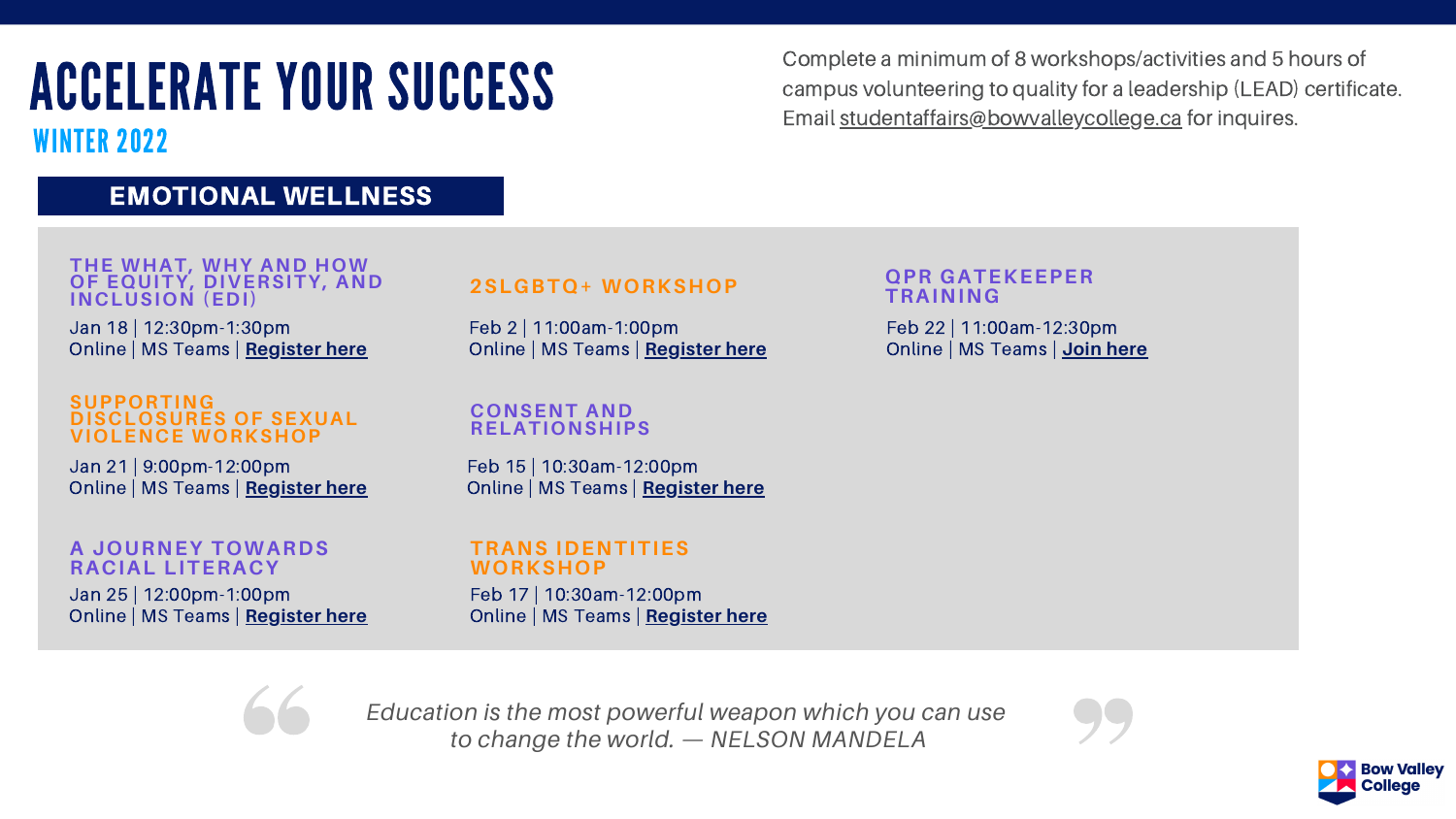# ACCELERATE YOUR SUCCESS WINTER 2022

| <b>BVC CARES</b>                   | Gain valuable experience and develop new skills through variou<br><b>Cares volunteer</b> and receive information on upcoming voluntee                                                                            |
|------------------------------------|------------------------------------------------------------------------------------------------------------------------------------------------------------------------------------------------------------------|
| <b>ICAN CREW</b>                   | Volunteering through the Intercultural Centre's "ICan Crew" help<br>gain new perspectives, develop skills, and encourages you to be<br><b>Sign up to join the ICan Crew</b>                                      |
| <b>SABVC</b>                       | Volunteering gives you the opportunity to build your existing sk<br>talents and knowledge into action, you are honing your skillset.<br>experience and develop important skills. Fill out our <b>volunteer a</b> |
| <b>BVC GREEN</b>                   | BVC Green is Bow Valley College's sustainability group. We run<br>campus more environmentally friendly and fair for all. We use the<br><b>Development Goals</b> to guide our work. Sign up to join the BVC       |
| <b>INIIKOKAAN</b><br><b>CENTRE</b> | Are you a student who self-identifies as a person with Canadian<br>yourself an ally to Indigenous Peoples? We have Indigenized lea<br>opportunities. If you are interested, sign up here.                        |

is volunteer roles. Sign up to [become](https://bowvalley.wufoo.com/forms/mo106qo0zh9zzz/) a BVC **Cares voluntes** information on

ps you engage in the diversity of our College, e a part of an interconnected community.

**Saab Seabs** volutions and develop new ones. By putting your Become a SABVC Volunteer and enrich your pplication email it to [adhingra@sabvc.ca](mailto:adhingra@sabvc.ca).

**BUCA BUCA BIGCAL BUCA** BOW BOW AND FOR EVEN IS Also we rewrolled a get a sustainable work and work our events and work on projects to make our e United Nations 17 **[Sustainable](https://sdgs.un.org/goals) [Green](https://forms.office.com/Pages/ResponsePage.aspx?id=9MYRj45kDEy7mZboQIqOKrOoL-D_bEhNg1PsN2Hoq-RUM0VTUlJLSjNXTFdYM1haRUlOQzJGRzRQWS4u) team.** 

Indigenous ancestry? Do you consider adership, advisory, and development



## VOLUNTEER PROGRAMS

Complete a minimum of 8 workshops/activities and 5 hours of campus volunteering to quality for a leadership (LEAD) certificate. Email [studentaffairs@bowvalleycollege.ca](mailto:studentaffairs@bowvalleycollege.ca) for inquires.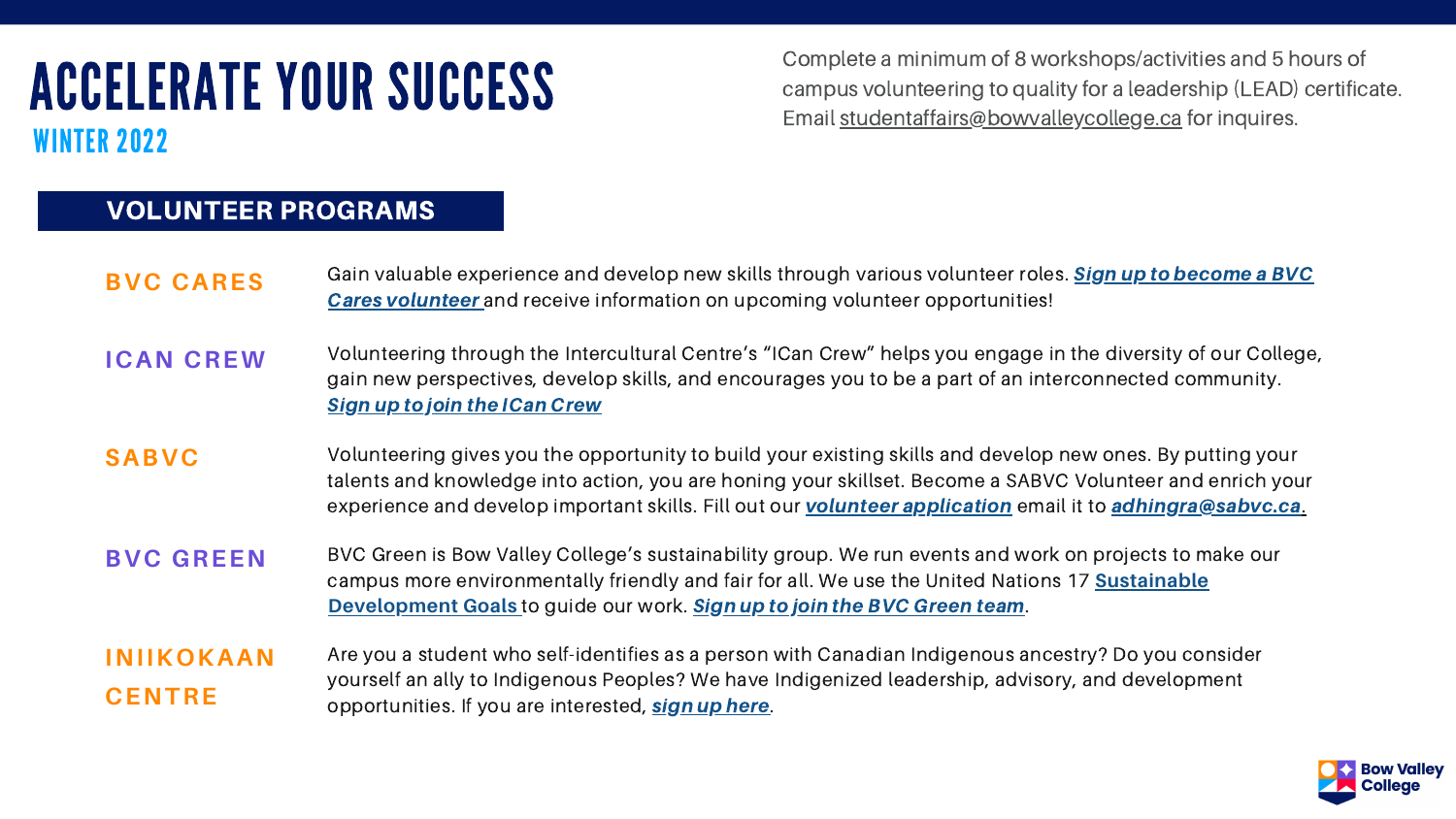## WINTER 2022

## SESSION DESCRIPTIONS

## **2SLGBTQ+ WORKSHOP**

*Thi s workshop will focus on conver sations about 2SLGBTQ+ identities and creating an inclus ive environment.*

## **A JOURNEY TOWARDS RACIAL LITERACY**

*Are you curious about race? How to become an ally? Or want to participate in a di scus s ion that promotes a space for authenticity, then thi s i s the workshop for you!*

## **BUILDING THE LEADERS CAMPFIRE**

*Learn how to fos ter the spirit and build community through Indigenous teachings and knowledge.*

## **CONSENT AND RELATIONSHIPS**

*Thi s i s a 1.5-hour interactive workshop that will explore consent in relationships .*

## **FINANCIAL FITNESS**

*Finances impact our overall health. In thi s presentation, we will look at ways you can become financially fit to improve your financial wellnes s .*

## **FRIENDSHIP CIRCLE**

*Come and learn how to connect with new people and increase your confidence in making new friends .*

## **GOOD FOOD ON A TIGHT BUDGET**

*Your time and money are too precious to was te. Take the s tres s out of cooking and grocery shopping by creating a weekly plan.*

## **HOW CREDIT CARDS WORK**

*Credit cards have become a popular method of payment because of their convenience and acceptance worldwide. In thi s presentation, we will look at the do' s and don't s of us ing credit cards .*

## **INTRODUCTION TO EMOTIONAL INTELLIGENCE**

*Learn how to develop your emotional intelligence to achieve better performance in your per sonal, academic, and profes s ional life.*

### **MANAGING YOUR DEBT**

*Learning to manage your debt wi sely i s the key to building good credit. In thi s presentation, we will di spel myths about credit and look at options to pay down your debt.*

## **MANAGING YOUR STUDENT LOANS**

*Managing your s tudent loans i s an important part of your financial wellnes s . Learn the ins and out s of government s tudent loans and tips to prepare for repayment.*

## **MEET WITH A LEARNER SUCCESS ADVISOR THROUGH [RISE!](https://bowvalleycollege.ca/student-resources/student-life/rise-program)**

*Get connected with free resources and learn about support s available to you on campus and in the community!*

**MINDFUL MOVEMENT (YOGA) GROUP** *Thi s virtual 4-week clas s will involve a weekly theme and gentle yoga practice to fos ter connection with your mind and body.*

**QPR GATEKEEPER TRAINING** QPR stands for Question, Persuade, and Refer - the 3 simple steps anyone can learn *to help save a life from suicide.*



Complete a minimum of 8 workshops/activities and 5 hours of campus volunteering to quality for a leadership (LEAD) certificate. Email [studentaffairs@bowvalleycollege.ca](mailto:studentaffairs@bowvalleycollege.ca) for inquires.